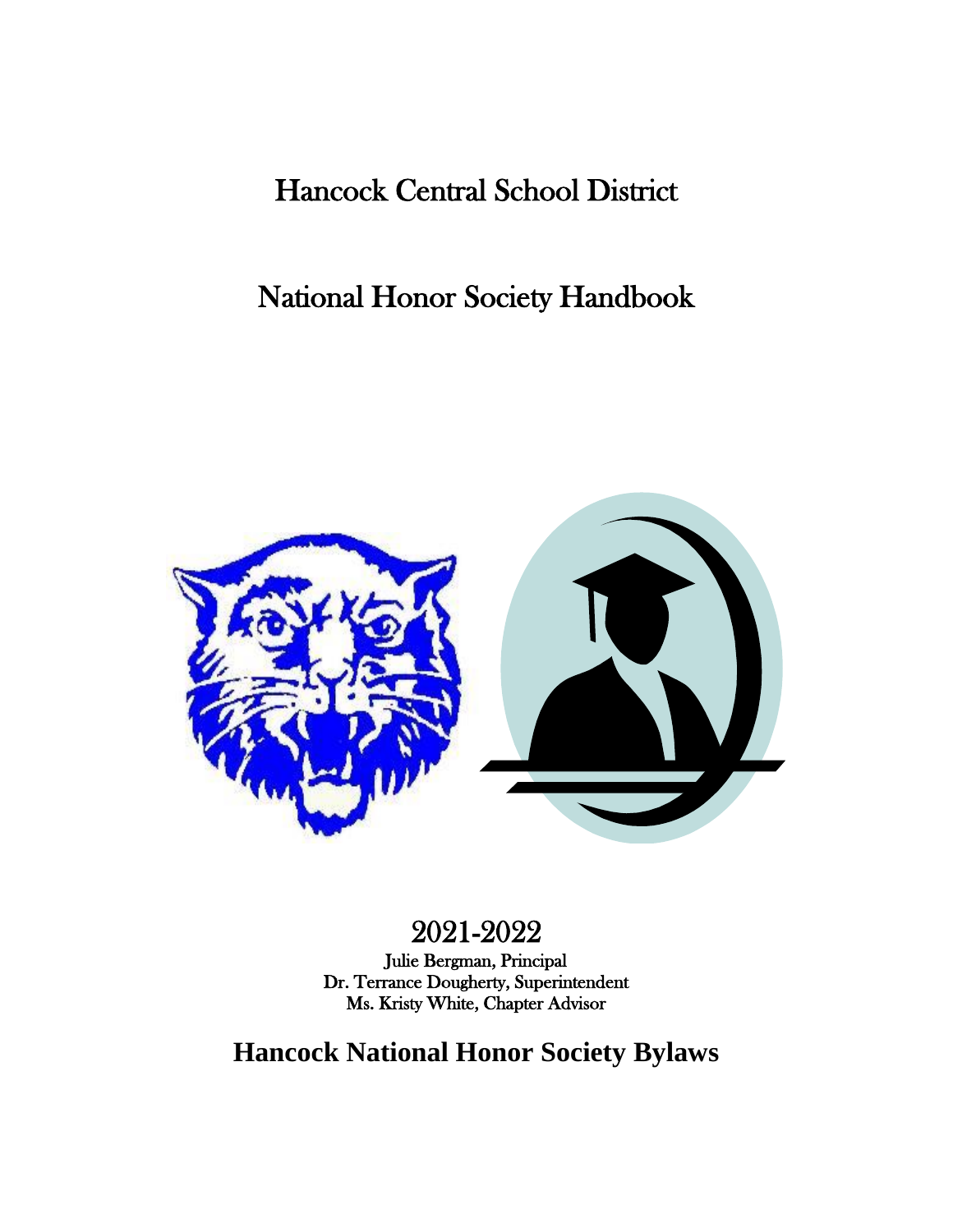### **TABLE OF CONTENTS**

|                                       | <b>Page Number</b>      |
|---------------------------------------|-------------------------|
| <b>Purpose</b>                        | $\boldsymbol{2}$        |
| A. Affiliation                        | $\boldsymbol{2}$        |
| <b>B.</b> Membership Standards        | $\boldsymbol{2}$        |
| C. Selection                          | $\boldsymbol{2}$        |
| D. Requirements for Membership        | 3                       |
| <b>E.</b> Notification of Inductees   | $\overline{\mathbf{4}}$ |
| F. Obtaining & Maintaining Membership | $\overline{\mathbf{4}}$ |
| G. Principal                          | 5                       |
| <b>H. Faculty Chapter Advisor</b>     | 5                       |
| I. Activities                         | 5                       |
| J. Discipline & Dismissal             | 6                       |
| <b>K. Dismissal Procedures</b>        | 6                       |
| L. Resignation                        | 7                       |
| <b>M. Chapter Officers</b>            | 7                       |
| <b>Statement of Understanding</b>     | 9                       |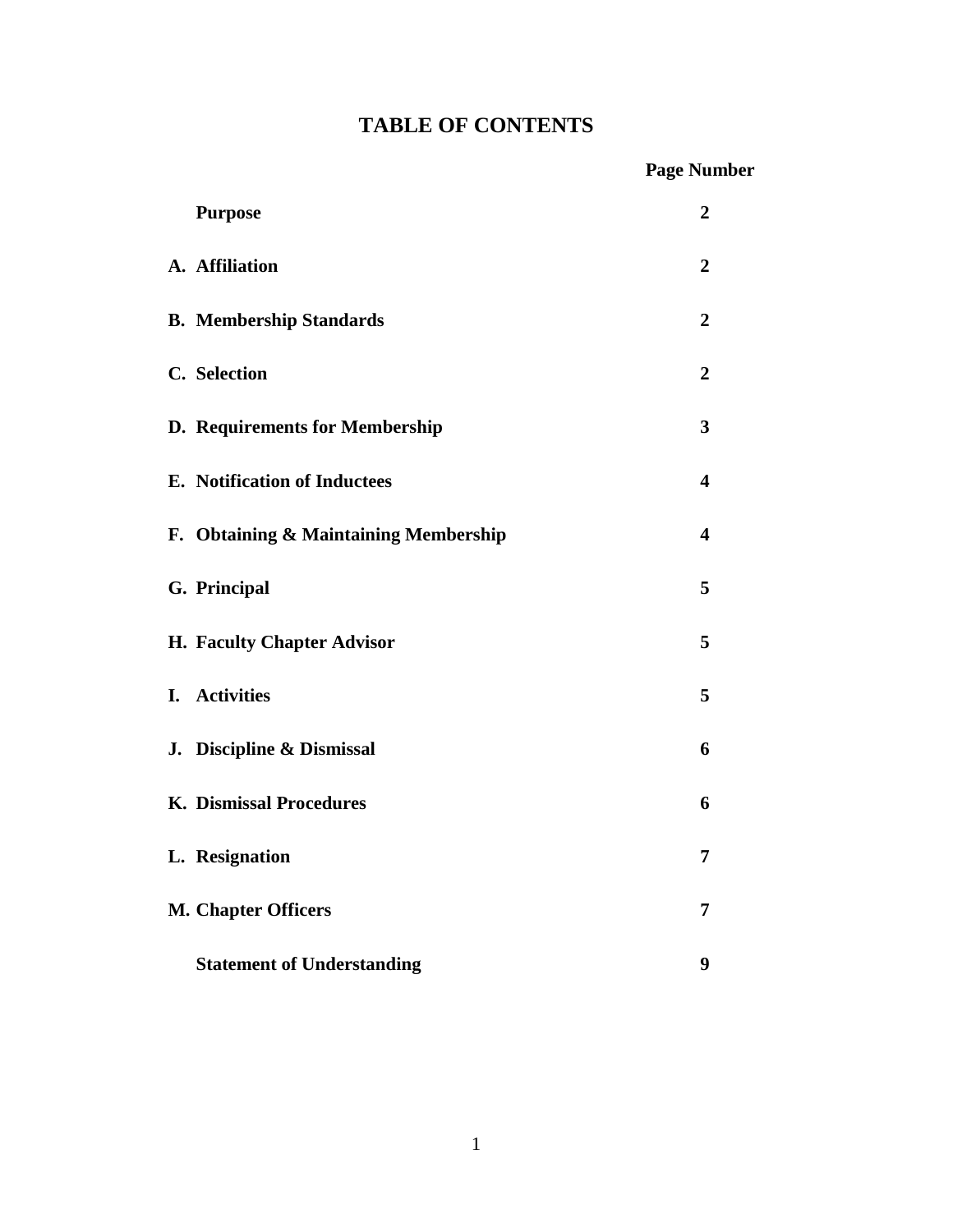#### **Purpose:**

The purpose of the Hancock chapter of the National Honor Society is to promote leadership, scholarship, character and service in our school and community. "This honor, recognized throughout the nation, is both the public recognition of accomplishment and the private commitment to continued excellence on the part of the member."

#### **A. Affiliation:**

Our chapter is affiliated with the National Honor Society and abides by all the rules of the National Association.

#### **B. Membership Standards:**

1) A candidate must have attended Hancock School for one semester to be eligible for consideration of membership.

2) To be qualified for membership, a student must be a junior or a senior and meet the following academic requirements:

Two years each of Regents Math and Science and have taken a third year of Regents Math and Science by the end of the senior year in order to be recognized as a member of NHS at graduation. Exceptions for transfer students or scheduling difficulties will be considered – however, upper level track of academic courses must be maintained.

3) Students with a cumulative 90 weighted grade point average at the end of their sophomore or junior year will be considered for membership in the Hancock chapter of NHS.

4) The students must meet the requirements of scholarship, character and leadership (see part D) and service to be considered for membership.

5) Attendance requirement: If you have ten percent or more absences during your freshman or sophomore year, this could negate your eligibility, on a case by case basis. 6) All National Honor Society meetings and the induction ceremony are required activities. These dates will be announced well in advance; members are expected to make the necessary arrangements to ensure attendance. If a member misses an event without a pre-approved absence, the member must submit to the advisor(s) a written excuse within 48 hours, who will then submit it to the faculty council for a vote. Possible outcomes include that the student may be excused, may be asked to complete extra service hours, or may not be eligible for membership.

#### **C. Selection:**

1) The selection process begins with the students completing the information forms.

2) The applications are rated and the selection of candidates to the Hancock NHS

chapter is made by a majority vote of the faculty advisory council.

3) The Hancock NHS advisor and principal are not eligible to vote for membership selection.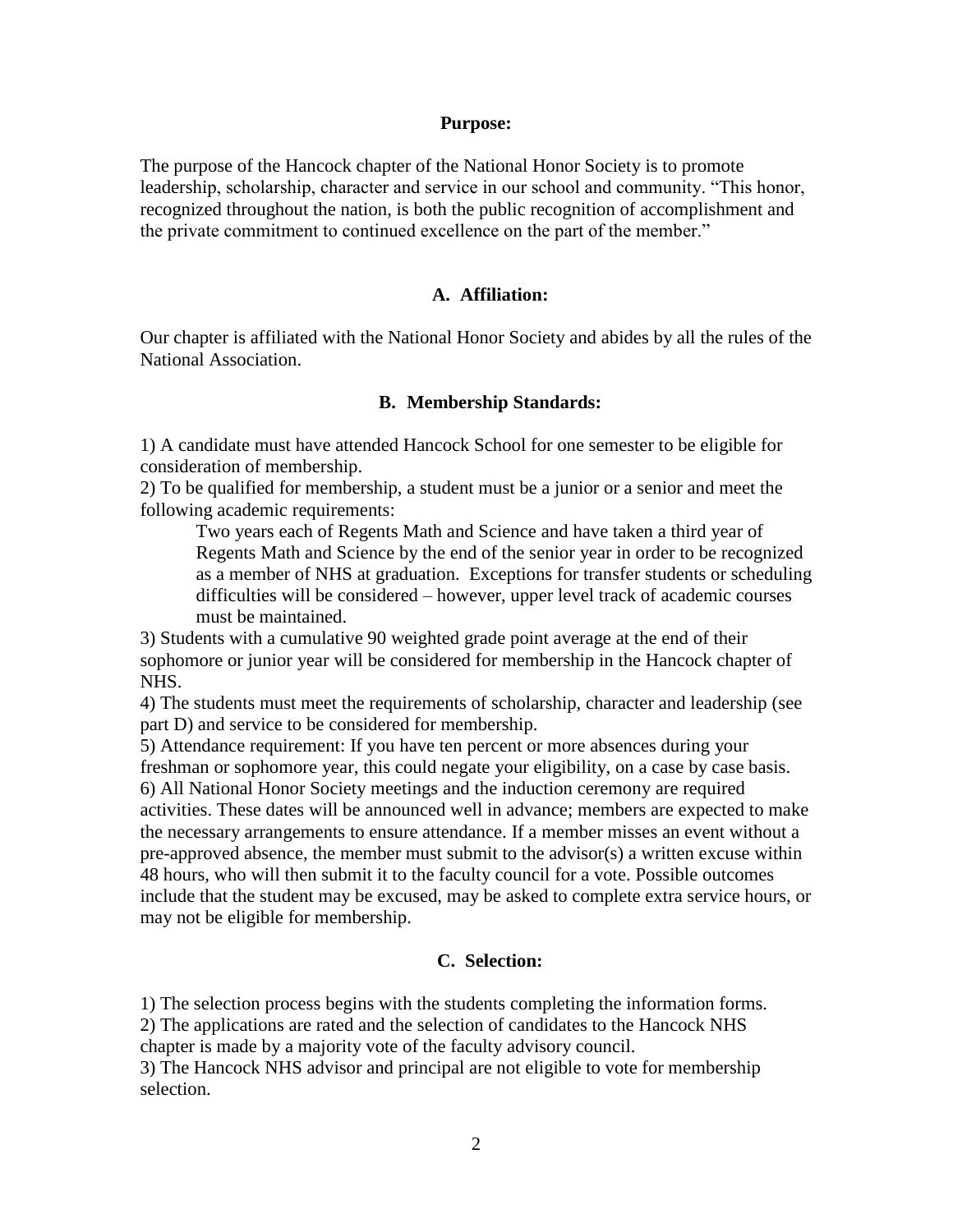#### **D. Requirements for Membership**

#### **Scholarship**

The scholarship requirement is a cumulative weighted 90 grade point average at the end of their sophomore or junior year. Two years of Regents Math and Science, and a third year of Regents level Math and Science due to be completed by the end of their senior year. Once the scholarship requirement has been met, the candidate is then eligible for consideration on the basis of leadership, character and service.

#### **Leadership**

Leadership roles in both the school and community will be examined. The student who exercises leadership exhibits, *but is not limited to*, these qualities:

- (1) Is resourceful in proposing new problems, applying principles, and making suggestions
- (2) Demonstrates an initiative in promoting school activities
- (3) Exercises positive influence on peers in upholding school ideals
- (4) Contributes ideas that improve the civic life of the school
- (5) Is able to delegate responsibilities
- (6) Exemplifies positive attitudes
- (7) Inspires positive behavior
- (8) Demonstrates academic initiative
- (9) Successfully holds school offices/positions of responsibility
- (10) Is a leader in the classroom, work, and in other activities
- (11) Is willing to uphold scholarship and maintain a loyal school attitude

#### **Character**

A person of character demonstrates the following six qualities: respect, responsibility, trustworthiness, fairness, caring and citizenship. In addition, it can also be said that the student of character exhibits, *but is not limited to*, the following:

- (1) Takes criticism willingly and accepts recommendations graciously
- (2) Consistently exemplifies desirable qualities of behavior
- (3) Upholds principles of morality and ethics
- (4) Cooperates by complying with school regulations concerning property, programs, office, halls, etc.
- (5) Demonstrates the highest standards of honesty and reliability
- (6) Shows courtesy, concern, and respect for others on a regular basis
- (7) Observes instructions and rules, is punctual, and faithful both inside and outside the classroom
- (8) Manifests truthfulness in acknowledging obedience to rules, avoiding cheating in written work and showing unwillingness to profit by the mistake of others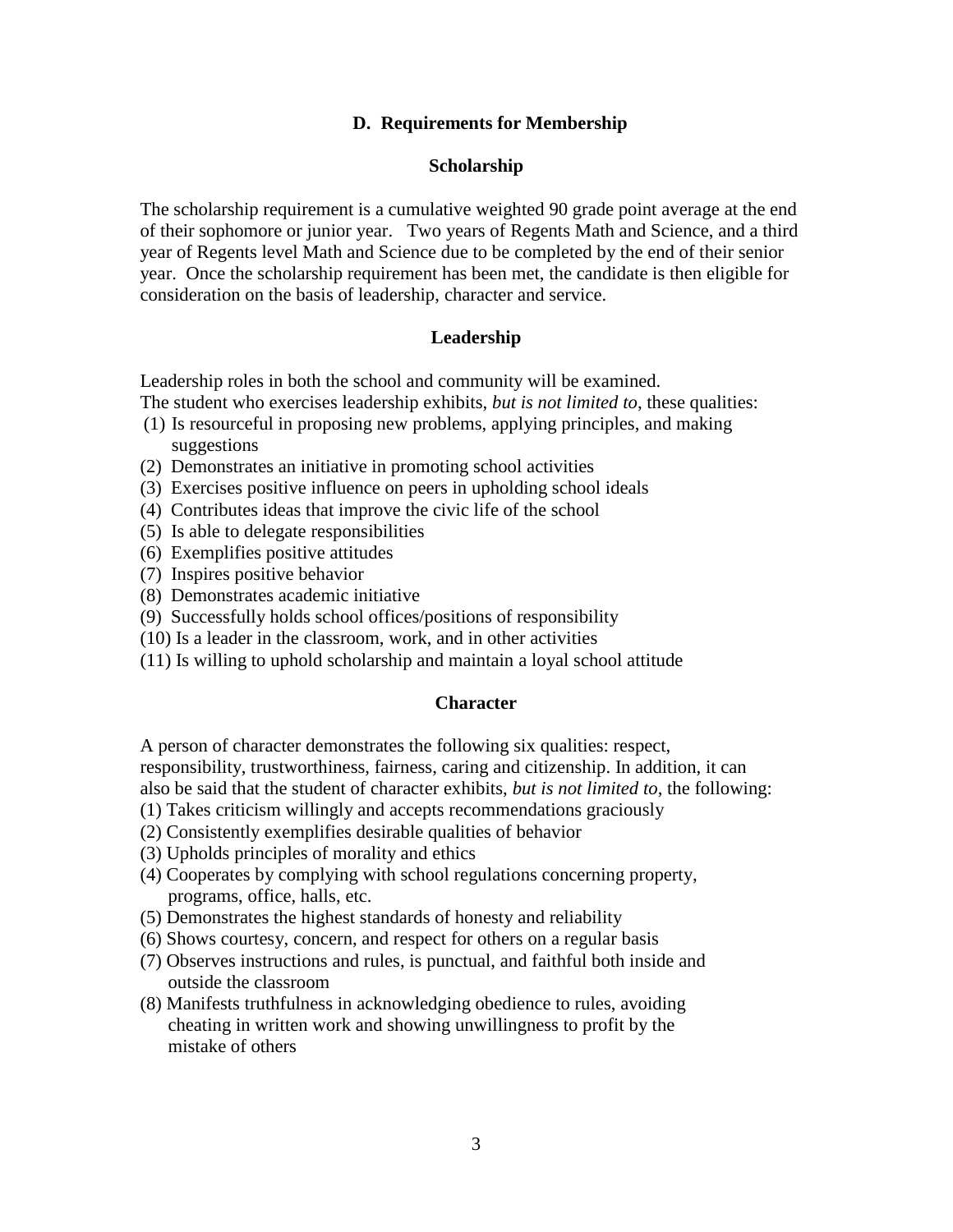(9) Actively promotes positivity in school and community environments

**(10) Attends school regularly - no excessive tardiness or absences. School tardies and absences will be strictly monitored throughout the school year. Please refer to the Student Handbook for information regarding attendance policies.**

#### **Service**

Service is considered those actions undertaken by the student, which are done with or on behalf of others without any direct financial or material compensation to the individual performing the service.

Examples of a person who shows service include, *but are not limited to*, the following:

(1) Volunteers and provides dependable and well-organized assistance, is

gladly available and is willing to sacrifice to offer assistance

(2) Works well with others and is willing to take responsibilities

(3) Cheerfully and enthusiastically renders any requested service to the school

(4) Completes committee and staff work without complaint

#### **E. Notification of Inductees**

(1) Those students selected for membership into the Hancock chapter of the National Honor Society are notified by the school district.

(2) A formal induction ceremony will occur each fall semester.

(3) Students who are eligible can apply for membership in the first semester of their junior or senior year.

#### **F. Obtaining & Maintaining Membership**

Once students are selected for membership into the Hancock chapter of the National Honor Society, they are making a commitment to uphold the characteristics of the society throughout their high school careers.

(1) All members should maintain high standards in character, leadership, scholarship and service. Members who do not maintain high standards in these areas may be subject to probation or dismissal from National Honor Society.

a) A member who fails to maintain a quarterly average of 90 each marking period (at any time after induction) will have one marking period to reestablish the member's academic status. If the member fails to do so, the member will be reviewed by the Hancock National Honor Society chapter and may not be eligible for continuance in the chapter.

b) Greater than 10% absence in any class per quarter may result in NHS dismissal, on a case by case basis.

c) Dropping the 3rd year Regents Math/Science will result in immediate dismissal. (2) Types of Membership

a) Student- Active members of the society

b) Graduate- Upon graduation, all active members become graduate members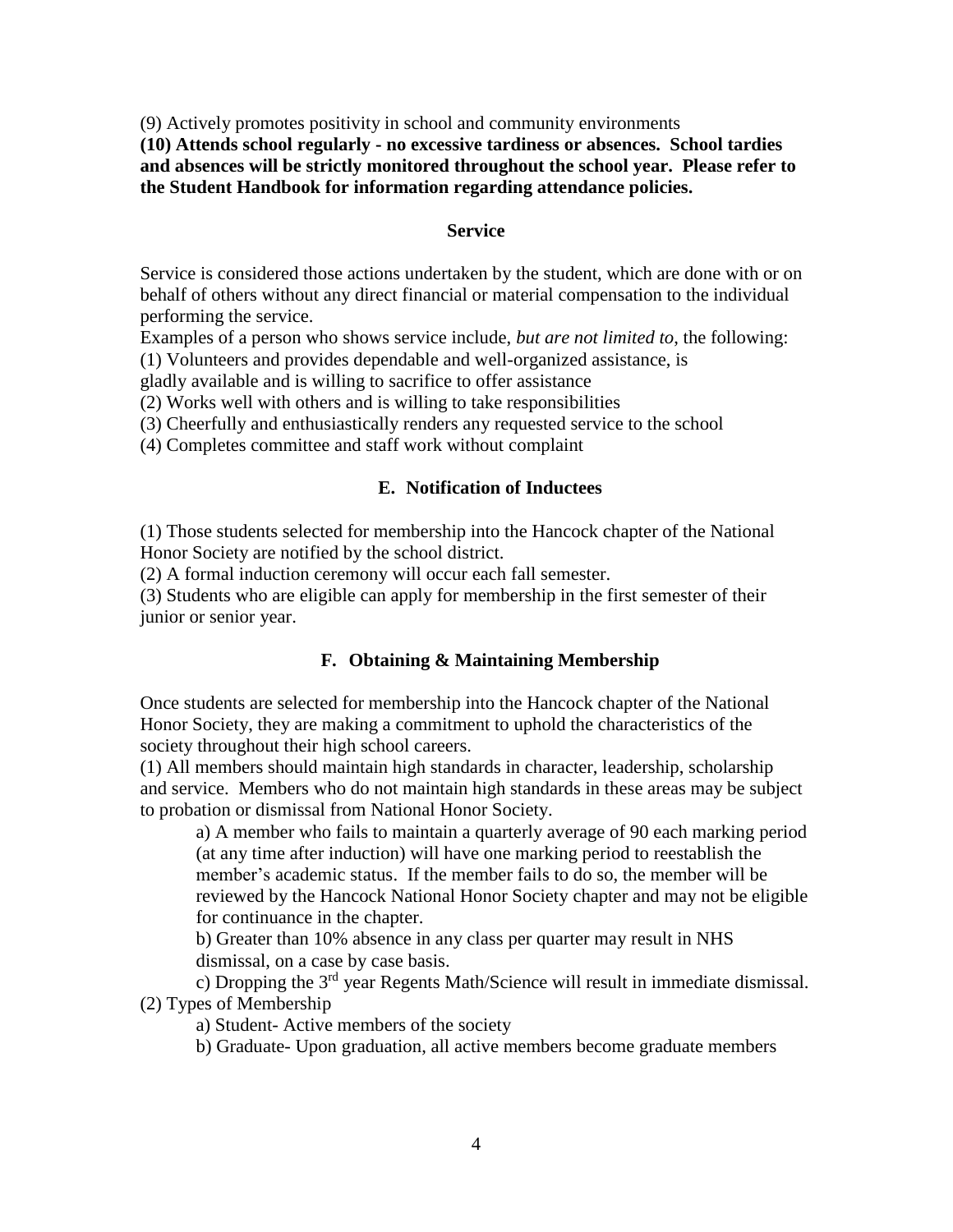#### c) Honorary

i) The faculty council has the right to award honorary membership to school officials, principals, teachers, advisors, adults, students with disabilities, or foreign exchange students in recognition of achievement and/or outstanding service rendered to the school in keeping with the purposes of the society.

#### d) Transfer students

i) An NHS member who transfers to a school and brings a letter from the former principal or advisor shall be accepted as a member of the new school's chapter.

ii) Transfer students must meet the requirements of the chapter within one semester.

#### **G. Principal**

(1) The principal shall reserve the right to approve all activities and decisions of the chapter.

(2) The Board of Education shall appoint the faculty advisor.

(3) The principal shall appoint the faculty council, which is composed of five members of the school's faculty.

(4) The principal shall hear appeals in cases of non-selection of candidates and discipline or dismissal of members.

#### **H. Faculty Chapter Advisor**

(1) Responsible for supervising the direct activities of the society.

(2) Maintains the membership files, chapter history, activities, etc.

(3) Serves as a non-voting member of the faculty council.

(4) Regularly reviews each member for compliance with National Honor Society standards and obligations and notifies the faculty committee.

#### **I. Activities**

(1) The Hancock chapter of the National Honor Society will carry out service project(s) during the year. These projects are in addition to the required hours of community service.

(2) All members are required to participate in the service project(s) of the National Honor Society.

(3) First-year members must complete at least 25 hours of community service. Secondyear members must complete at least 40 hours of community service. First-year members must turn in completed hours by May 1<sup>st</sup>. Second-year members must have at least 15 service hours completed by the end of the first semester; remaining hours completed by April  $1<sup>st</sup>$ . A copy of each member's community service hours log must be submitted at the end of the first semester and by April  $1<sup>st</sup>$  or May  $1<sup>st</sup>$  as outlined above. Failure to do so may result in dismissal.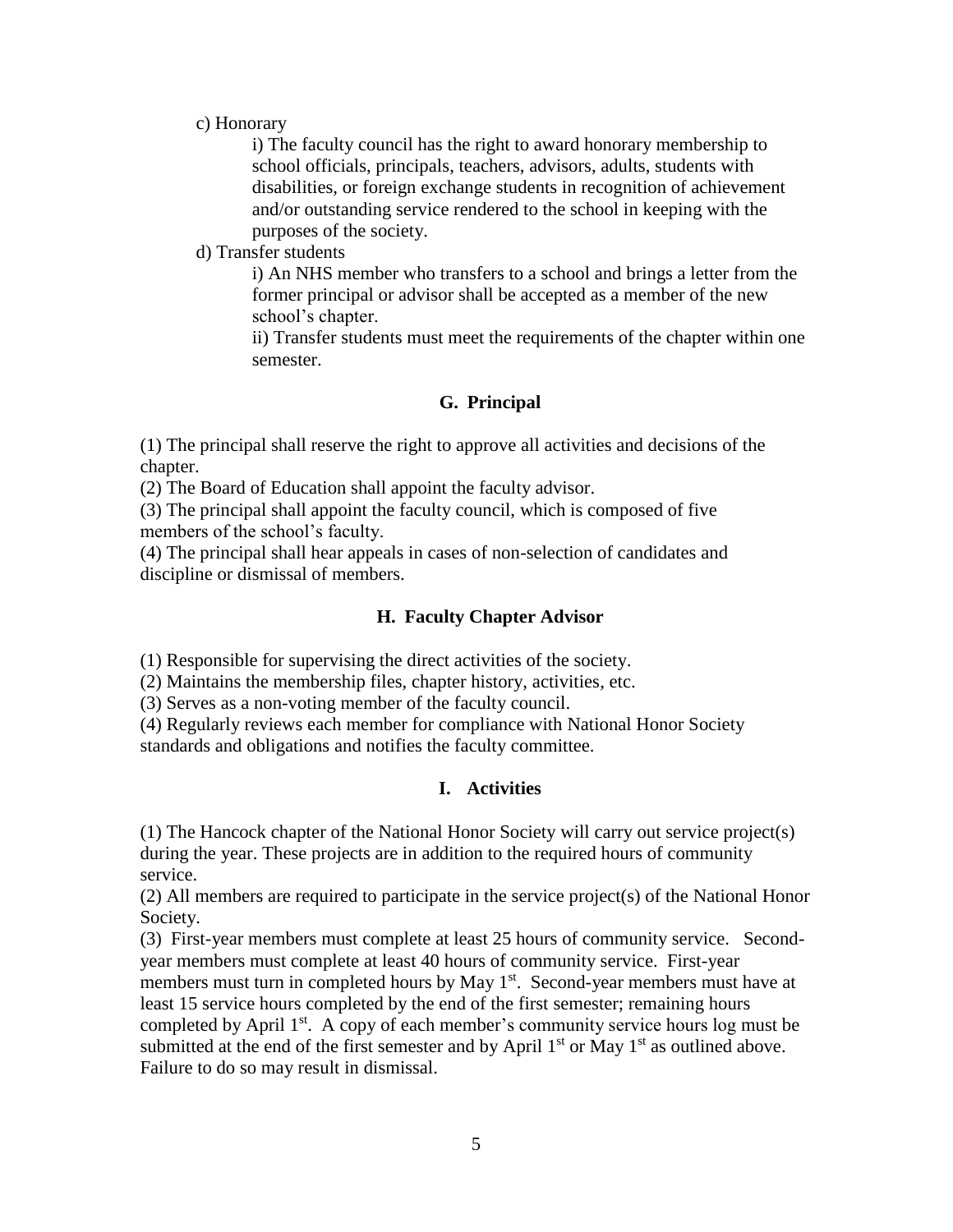(4) Community service hours should include a variety of volunteer work that is a service to the school and the community. Fund raising activities for personal gain are not considered community service.

(5) No more than half of the required number of community service hours may be completed during the summer.

#### **J. Discipline and Dismissal**

(1) Discipline

a) Any member who falls below the standards of the National Honor Society will be notified in writing from the faculty advisor of the violation, time period for improvement and warning of the possible consequences for non-improvement. b) The members are subject to dismissal if they do not maintain all the standards of the National Honor Society. *The member's conduct, both school related and non-school related, will be considered.*

c) The faculty advisor will give limited warnings.

(2) *In the case of a flagrant violation of any school rules, athletic code, civil laws or criminal laws, a warning is not required for dismissal.*

(3) Any member who falls below the standards in any one of the areas of character, leadership, scholarship and service (during their high school career) will have a quarter to reinstate their membership.

(a) Falling below standard could include:

- (i) Failure to participate in a service project
- (ii) Any violation of school or athletic training rules
- (iii) Any unethical behavior (i.e. cheating, plagiarism, inappropriate use of technology)

(iv) Failure to maintain honor roll/high honor roll status each marking period

**(v) Continued (10 % or more per quarter) lateness to school or excessive absences from school**

(vi) Failure to complete community service hours.

(4) Quarter of reinstatement

(a) During the semester of reinstatement, the member is not eligible to participate in the activities of the National Honor Society (i.e. Field Trips, etc.).

(b) If this occurs during the final semester of the senior year, recognition as a member of the NHS at graduation may not occur.

#### **K. Dismissal Procedures**

(1) A member who violates any one of the principles of the National Honor Society or flagrantly violates any school rules, civil or criminal laws is subject to dismissal.

(a) A written notification of the reason for dismissal will be sent with the date and time of the pre-dismissal hearing.

(b) A pre-dismissal hearing of the faculty council will be held.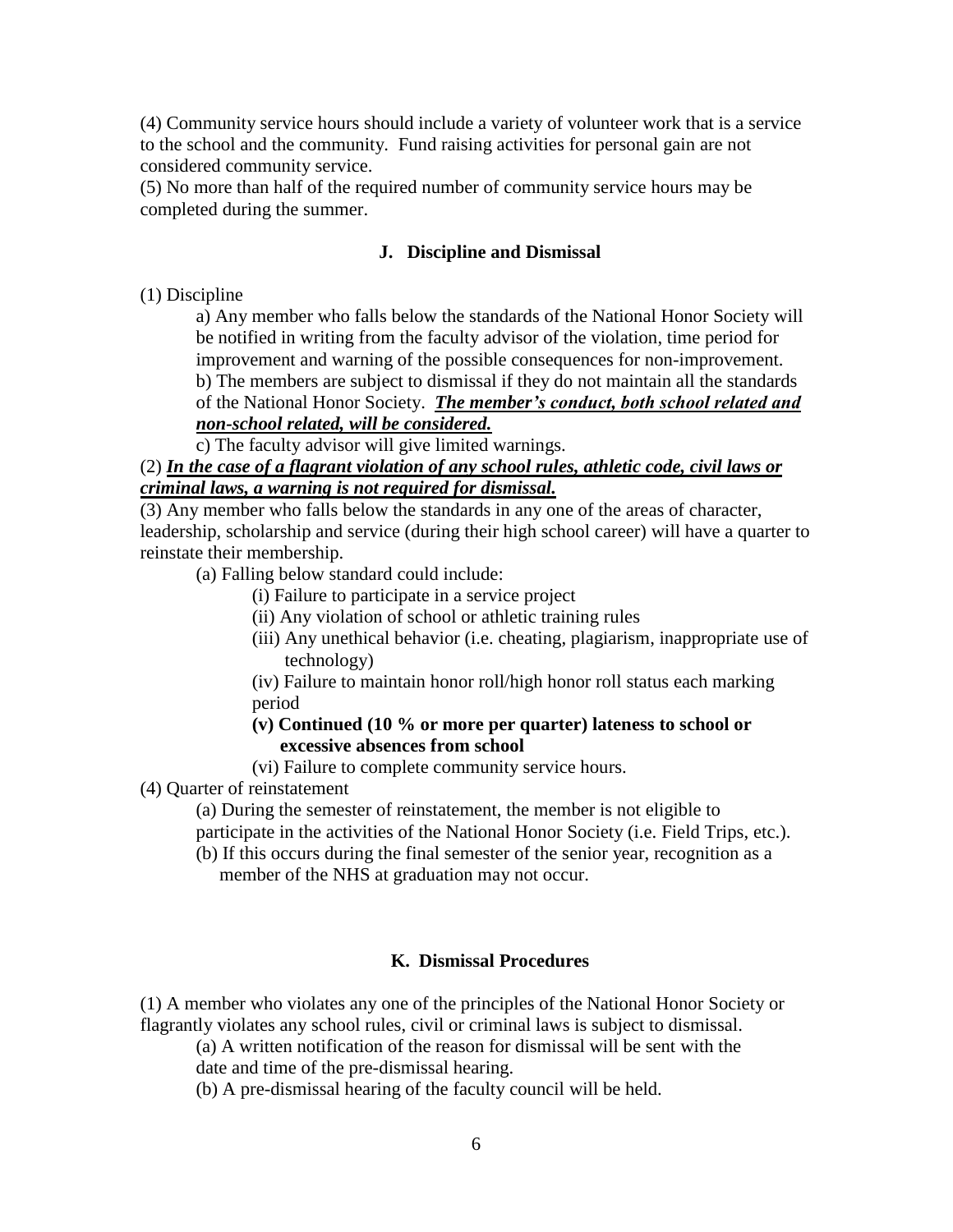(i) The student has the right to "due process" and may respond either in writing or orally.

(c) If the faculty council determines there is a need for a dismissal, a hearing will be scheduled and the member will be allowed to appear before the faculty council to explain the situation. If a majority of the faculty council votes for dismissal, the student will be dismissed from National Honor Society. (d) If a member is dismissed, written notice of the decision is sent to the member, parent/guardian, and the principal.

(i) The member must surrender their National Honor Society emblem and membership card to the faculty advisor.

(e) An appeal of the dismissal can be made to the school principal. The local school policy for appeals will be followed.

#### **L. Resignation**

**If a member indicates a willingness to resign the National Honor Society membership, a conference will be held to discuss the resignation implications. This meeting will include, but not be limited to, the building principal, the National Honor Society member, the parent(s)/guardian(s) of the member and the chapter advisor. If all parties agree, the letter of resignation shall be written by the member and submitted immediately.**

(1) Those members who resign from the National Honor Society will never again be eligible for membership or its benefits.

(2) Dated resignations should be submitted in writing with the signatures of the member and parent(s)/guardian(s).

(3) All membership materials must be turned in to the faculty advisor.

#### **M. Chapter Officers**

(1) The members shall vote the following offices in the National Honor Society chapter:

- a) President
- b) Vice-President
- c) Secretary
- d) Treasurer
- e) Historian (if applicable)

(2) A majority of members must be present for the vote to occur. Members will be notified two weeks prior to the date of the vote.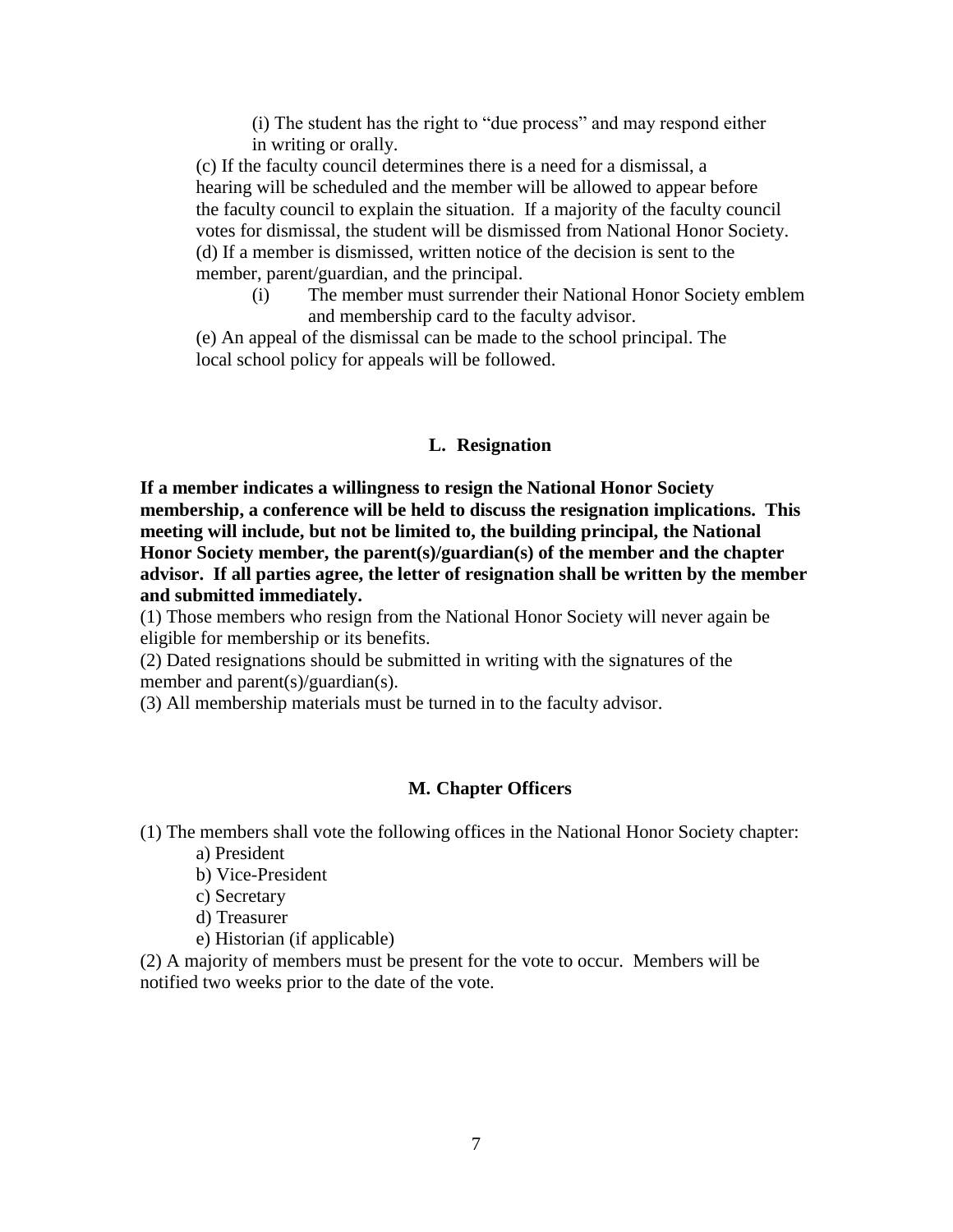# **THIS**

# **PAGE**

# **INTENTIONALLY**

# **BLANK**